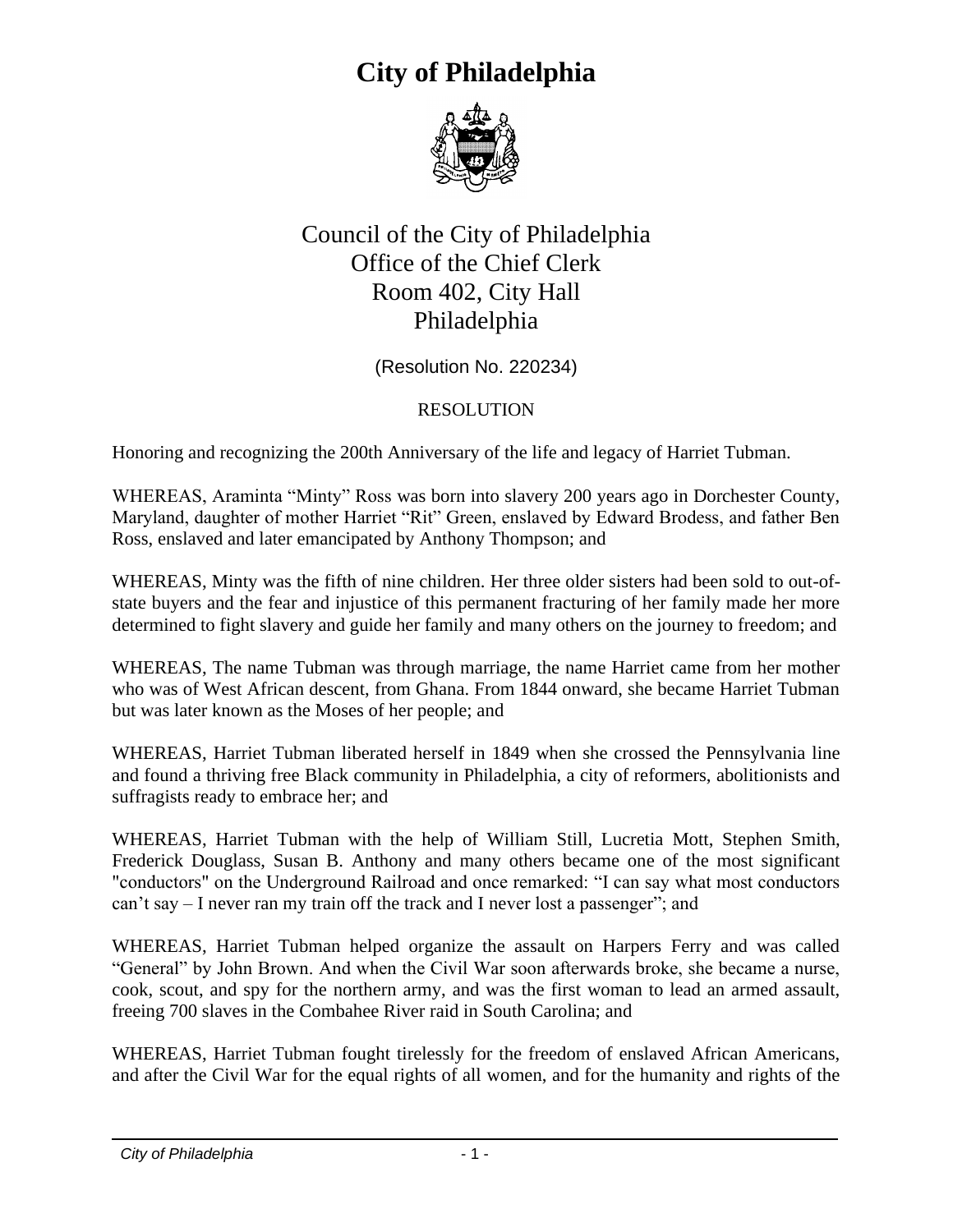*RESOLUTION NO. 220234 continued*

elderly. As a prominent Civil Rights leader, she was deeply motivated by her faith and love of community; and

WHEREAS, Harriet Tubman's legacy is intertwined with the history of Philadelphia, and the City and arts and culture community has responded in kind with a citywide *Celebration of Harriet Tubman* which ran from January 11 to March 31, 2022 inspired by her heroic life; now, therefore, be it

RESOLVED, THAT THE COUNCIL OF THE CITY OF PHILADELPHIA, Hereby honors and recognizes Harriet Tubman's 200th birthday this March, in hopes that future generations to come can be inspired to seek their own North Star, and thereby further honor her memory and her incredible legacy of heroism, resilience, hope, and activism.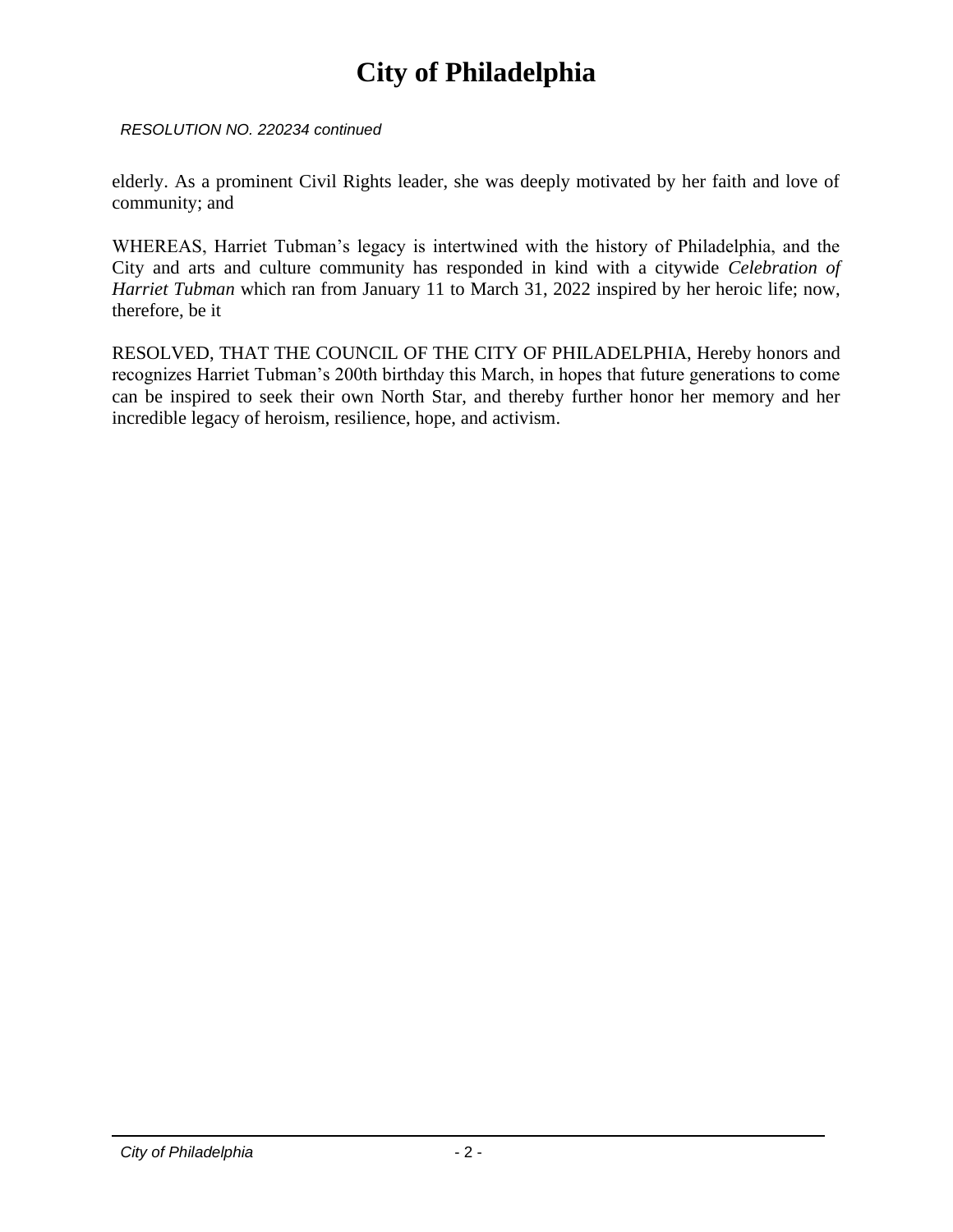*RESOLUTION NO. 220234 continued*